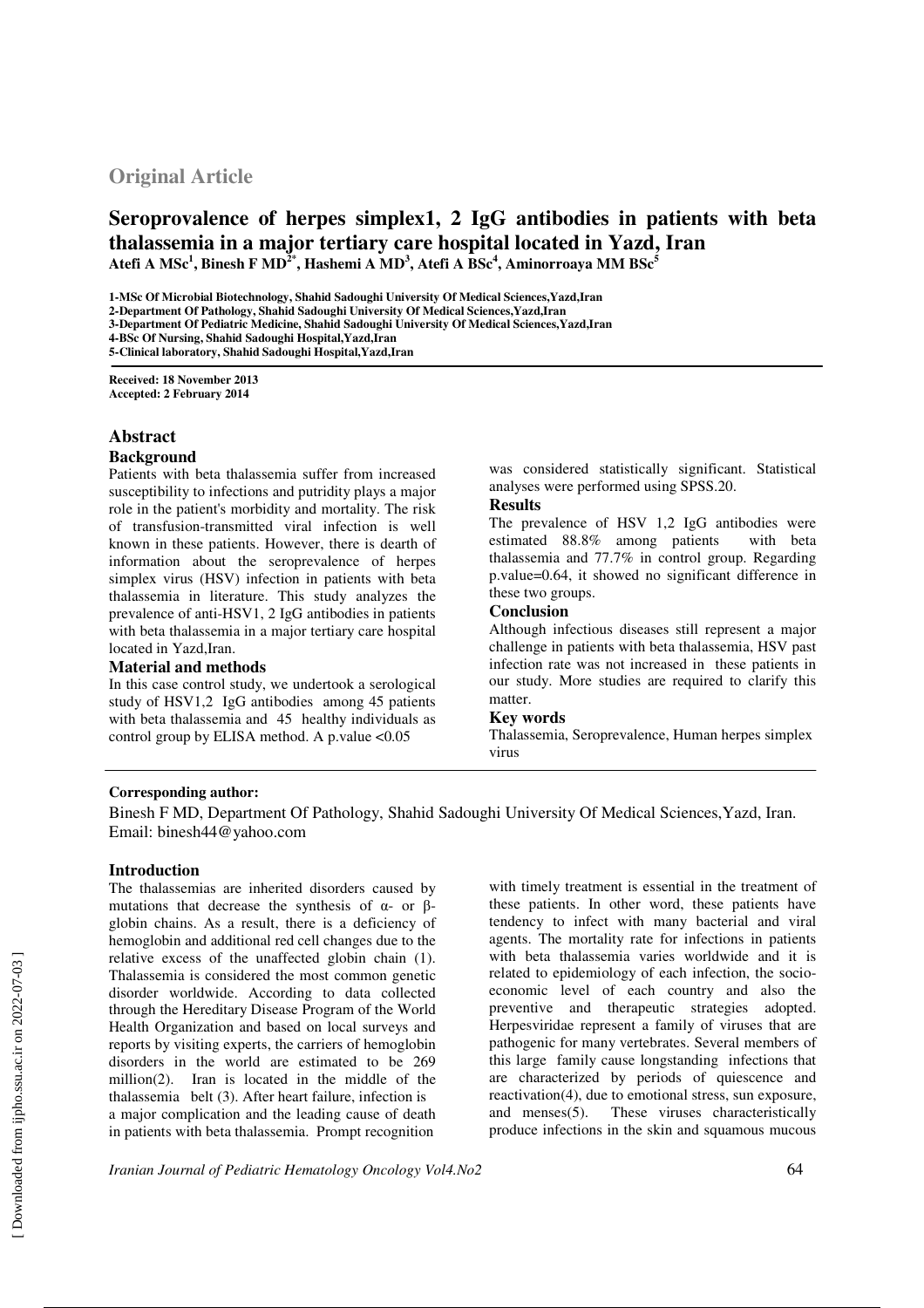membrane surfaces of the body. The two strains of HSV (serotype 1 and serotype 2) share many genomic and biological features. Initial HSV1 infection usually occurs in early childhood; primary infection is typically mild or asymptomatic. Despite cellular and humoral factors, HSV1 is able to migrate through sensory nerve fibers to the trigeminal ganglion and persists indefinitely in a dormant state in the neuronal nucleus. With severe impairment of cell-mediated immunity, reactivation infection may be severe or even fatal. HSV2 infection is found principally in genital squamous surfaces and is transmitted through intimate sexual contact. Primary and recurrent HSV2 lesions also heal completely in people with normal cellular immune function (6). It is suggested that HSV infection can aggravate the severity of anemia in patients with beta thalassemia by immune mechanisms. To our knowledge, data relevant to the seroprevalence of HSV infection in patients with thalassemia is limited. Due to dearth of information about seroprevalence of HSV infection in patients with beta thalassemia in Yazd, and for as much as we did not find any similar study, this study conducted to detect the prevalence of anti-HSV1,2 IgG antibodies in these patients.

### **Materials and Methods**

This study was approved by the Ethics Committee of Shahid Sadoughi University of Medical Sciences. This case control study included 45 particpants who were previously diagnosed as beta thalassemia major, according to their clinical and laboratory findings; and recruited from the specific diseases center of Shahid Sadoughi Hospital of Yazd, Iran. In addition, 45 healthy subjects were enrolled in the study.

 Informed consent was obtained upon recruitment. Patients and controls were divided into three groups according to their age (age group 2-10 years, 11-20 years, and 21-30 years).

We undertook a serological study of HSV1,2 IgG antibodies among cases and controls by ELISA method. Four mLs of venous blood samples without anticoagulant were obtained from both groups. After about 15 minutes centrifuged at 3500 rpm for10 minutes, the serum was separated and frozen at (-20 ◦C) till used. HSV1,2 IgG antibodies were detected by ELISA technique (3rd generation ELISA, Abbott, Chicago, USA). Based on the cutoff value suggested by the manufacturer, the HSV1,2 IgG antibodies were considered positive at values greater than 10 IU/ml.

#### **Statistical analysis**

Statistical analysis included frequency table and Fischer exact test. A p.value <0.05 was considered statistically significant. Statistical analyses were performed using SPSS 20.

### **Results**

There were 45 cases and 45 participants in the control group. In the case group, there were 20 males and 25 females and the mean age was 14.7±7.1 years. Twenty and twenty five participants were male and female respectively in the control group and the mean age was13.6±4.4 years. The prevalence of HSV 1,2 IgG antibodies in different age groups of patients and controls is shown in Table I. The prevalence of HSV 1,2 IgG antibodies were estimated 88.8% among patients with thalassemia and 77.7% in control group. Regarding p value=0.64, it showed no significant difference in these two groups (Figure1).

| <b>GROUP</b> | Age      | HSV 1,2 antibodies<br><b>Results</b> |          | Total |
|--------------|----------|--------------------------------------|----------|-------|
|              |          | Negative                             | Positive |       |
| Case         | $0 - 10$ | 1                                    | 11       | 12    |
|              | $11-20$  | $\mathbf{1}$                         | 22       | 23    |
|              | $21-30$  | 1                                    | 9        | 10    |
| Total        |          | 3                                    | 42       | 45    |
| Control      | $0 - 10$ | 5                                    | 12       | 17    |
|              | $11-20$  | 5                                    | 23       | 28    |
|              | 21-30    |                                      |          |       |
| Total        |          | 10                                   | 35       | 45    |

*Tabel I: Reveals HSV1,2 antibodies status in cases and controls according to age.*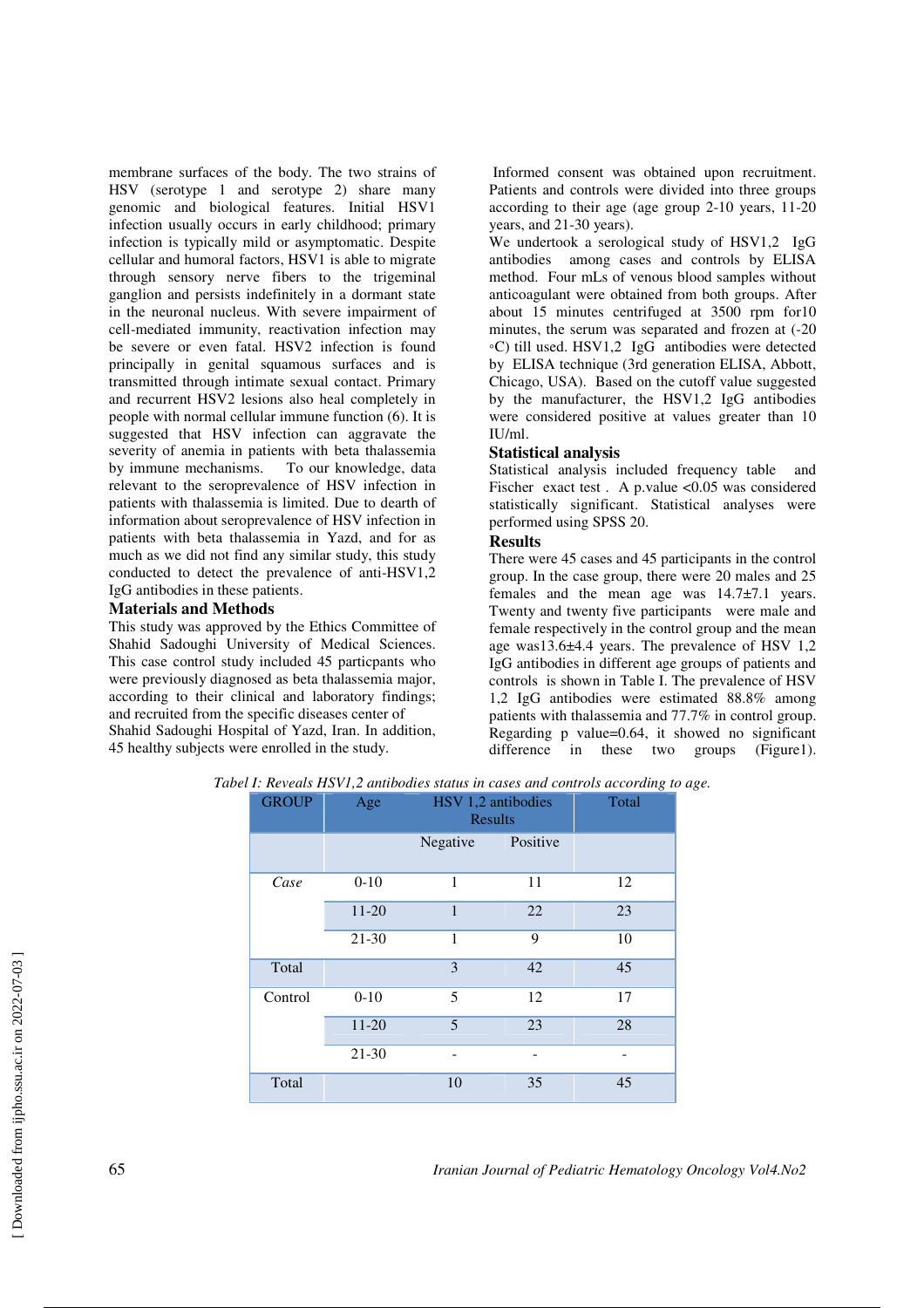

Figure1. Shows the prevalence of HSV 1,2 IgG antibodies among two groups.

#### **Discussion**

This study analyzes the prevalence of anti-HSV 1,2 antibodies in patients with thalassemia in a major tertiary care hospital located in Yazd. About 3% of the world's populations (150 million people) carry βthalassemia genes (7). In addition to anemia, these patients suffer from too many problems, including increased susceptibility to infections, which plays a major role in the patient's morbidity and mortality. Although much progress has been made, infectious diseases still represent a major challenge in the efforts for assuring prolonged survival in these patients. The prevalence of infection in multi transfused patients varies in different parts of the world and is directly related to the frequency in that population. To illustrate the increased susceptibility of these patients to infection, many researches have been carried out to investigate the possible changes of the immune function in patients with beta thalassemia; however no consistent defect in immune system had been documented. Different immunological defects are reported in some studies such as, decreased opsonization and white blood cells phagocytosis (8), increased serum immunoglobulin levels (9) disturbance in number and function of lymphocytes (10) and also changes of complement level (11). In addition, iron overload was supposed by some researcher as an important factor in immune disturbance (12). Nevertheless, the mentioned immune alteration may be a secondary immune defect rather than a primary one. On the other hand, infection with HTLV1 and HIV can lead to alterations in humeral immune system secondary to T-cell immune response depression (13) .The risk of transfusion-transmitted viral infection is well known in these patients. Hepatitis B Virus (HBV), Hepatitis

C Virus (HCV), HIV and (HTLV-1) are dreaded consequences of transfusions, as these can result in long-term morbidity and mortality. HSV-1 and HSV-2 cause a similar set of primary and recurrent infections. These viruses produce acute and latent infections. In addition to causing cutaneous lesions, HSV-1 is the major infectious cause of corneal blindness in the United States; corneal epithelial disease is thought to be due to direct viral damage, while corneal stromal disease appears to be immune mediated. In addition, neonates and individuals with compromised cellular immunity may suffer disseminated herpes virus infections (14). It is suggested that autoimmune hemolytic anemia may occur in the course of some viral diseases such as herpes simplex virus. As a result, HSV infection can aggravate the severity of anemia in patients with beta thalassemia. To our knowledge, there is few data relevant to the seroprevalence of HSV infection in patients with thalassemia. In one study the prevalence of human herpes virus6 (HHV6) infection among pediatric patients with beta-thalassemia/HbE was investigated and the authors showed that the prevalence of HHV6 infection in these patients was very high (15). Another research demonstrated the human herpesvirus-6 as the etiology of hemophagocytic syndrome in a patient with thalassemia (16). However, we did not find any similar study that evaluate the seroprevalence of HSV1,2 antibodies in patients with thalassemia. Our results revealed no significant difference regarding past infection (IgG positive only) among the case and control groups.